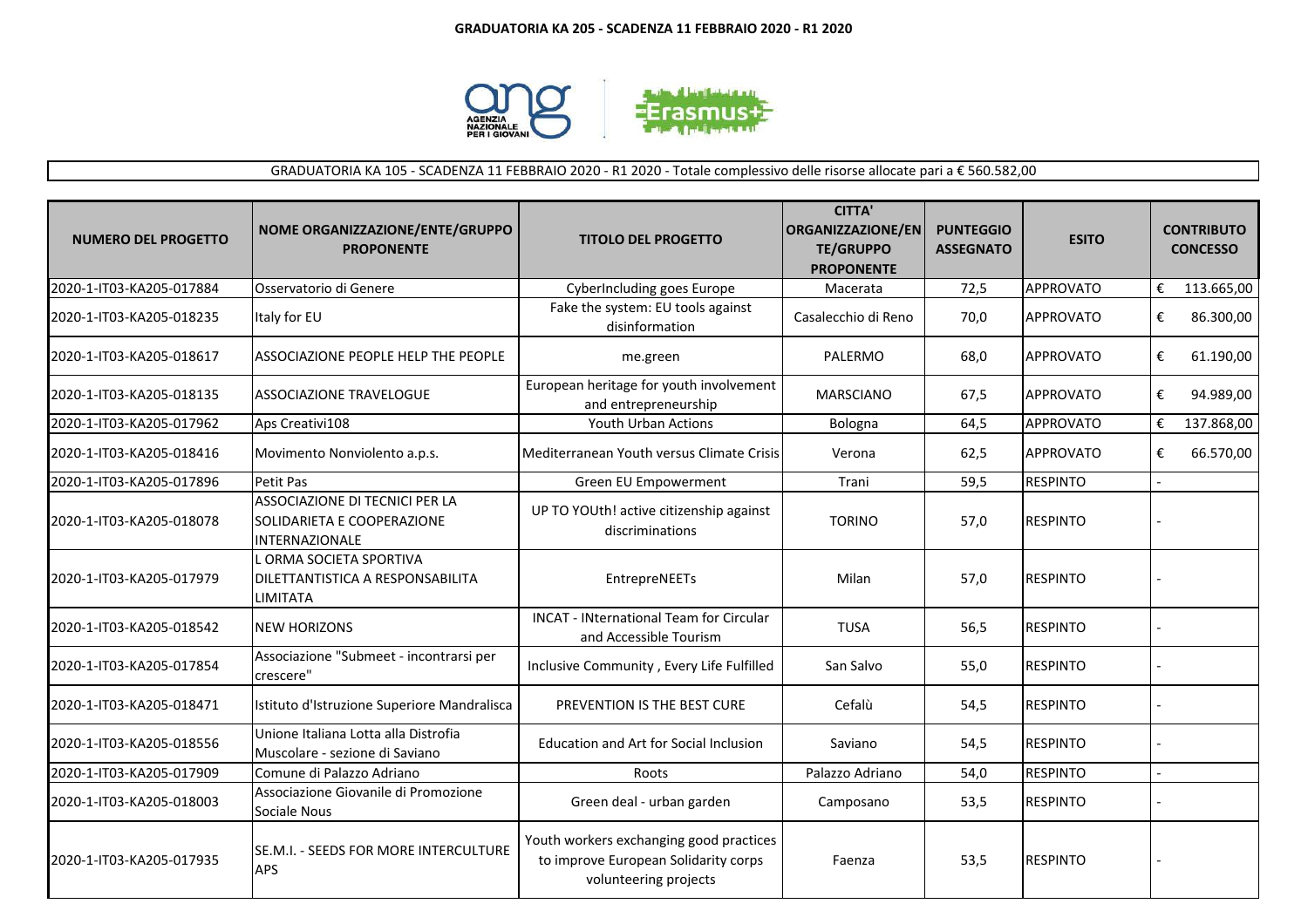## **GRADUATORIA KA 205 - SCADENZA 11 FEBBRAIO 2020 - R1 2020**

| <b>NUMERO DEL PROGETTO</b> | NOME ORGANIZZAZIONE/ENTE/GRUPPO<br><b>PROPONENTE</b>                                          | <b>TITOLO DEL PROGETTO</b>                                                                                 | <b>CITTA'</b><br><b>ORGANIZZAZIONE/EN</b><br><b>TE/GRUPPO</b><br><b>PROPONENTE</b> | <b>PUNTEGGIO</b><br><b>ASSEGNATO</b> | <b>ESITO</b>    | <b>CONTRIBUTO</b><br><b>CONCESSO</b> |
|----------------------------|-----------------------------------------------------------------------------------------------|------------------------------------------------------------------------------------------------------------|------------------------------------------------------------------------------------|--------------------------------------|-----------------|--------------------------------------|
| 2020-1-IT03-KA205-018196   | Associazione di promozione sociale "Carpe<br>Diem"                                            | Turismo Sostenibile e Imprenditorialità<br>Giovanile                                                       | Matera                                                                             | 53,0                                 | <b>RESPINTO</b> |                                      |
| 2020-1-IT03-KA205-018020   | Itaka training                                                                                | Social Entrepreneurship Education for<br>Youth Workers                                                     | Vibo Valentia                                                                      | 53,0                                 | <b>RESPINTO</b> |                                      |
| 2020-1-IT03-KA205-017930   | <b>GAYCS LGBT ASSOCIAZIONE DI</b><br>PROMOZIONE SOCIALE                                       | Rainbow Words                                                                                              | <b>ROMA</b>                                                                        | 52,5                                 | <b>RESPINTO</b> |                                      |
| 2020-1-IT03-KA205-018034   | Associazione Nuovi Linguaggi                                                                  | Il Teatro come strumento di relazione,<br>insegnamento e animazione per educatori<br>e operatori giovanili | Ancona                                                                             | 52,0                                 | <b>RESPINTO</b> |                                      |
| 2020-1-IT03-KA205-018260   | Eduactive Società Cooperativa                                                                 | EduActions: from theory to practice, from<br>passion to a concrete action                                  | Bologna                                                                            | 51,5                                 | <b>RESPINTO</b> |                                      |
| 2020-1-IT03-KA205-018555   | FONDAZIONE GIOVANNI MICHELUCCI                                                                | WORK-out: training for our future                                                                          | <b>FIESOLE FIRENZE</b>                                                             | 51,5                                 | <b>RESPINTO</b> |                                      |
| 2020-1-IT03-KA205-018191   | ARTES - Associazione Toscana Ricerca e<br>Studio                                              | Young Entrepreneurs in Europe                                                                              | Firenze                                                                            | 51,0                                 | <b>RESPINTO</b> |                                      |
| 2020-1-IT03-KA205-018533   | Ente Ottava Medievale di Orte                                                                 | Craftsmanship Empowering Activities for<br>Youth                                                           | Orte (VT)                                                                          | 50,0                                 | <b>RESPINTO</b> |                                      |
| 2020-1-IT03-KA205-018236   | International Institute of Applied<br>Psychology and Human Sciences<br>associazione culturale | CULTURAL VALUES IN YOUTH EDUCATION                                                                         | Bologna                                                                            | 50,0                                 | <b>RESPINTO</b> |                                      |
| 2020-1-IT03-KA205-018315   | <b>EURO-NET</b>                                                                               | BETTER TOGETHER NOW FOR FUTURE<br>YOUTH INCLUSION IN ALL EUROPE                                            | <b>POTENZA</b>                                                                     | 49,5                                 | <b>RESPINTO</b> |                                      |
| 2020-1-IT03-KA205-018252   | CENTRO GIOVANILE DI FORMAZIONE<br>SPORTIVA ASSOCIAZIONE SPORTIVA<br>DILETTANTISTICA           | Moving Youth Workers to Improve Social<br>inclusion in Europe                                              | <b>PRATO</b>                                                                       | 48,0                                 | <b>RESPINTO</b> |                                      |
| 2020-1-IT03-KA205-018128   | Cooperazione Paesi Emergenti                                                                  | Social young mentors' network                                                                              | Catania                                                                            | 48,0                                 | <b>RESPINTO</b> |                                      |
| 2020-1-IT03-KA205-018415   | Cantiere Giovani Cooperativa Sociale<br><b>ONLUS</b>                                          | WellcoMED                                                                                                  | Frattamaggiore                                                                     | 45,5                                 | <b>RESPINTO</b> |                                      |
| 2020-1-IT03-KA205-018273   | Comune di Satriano di Lucania                                                                 | Pitch you up - creating a new generation<br>of entrepreneurs                                               | Satriano di Lucania                                                                | 45,5                                 | <b>RESPINTO</b> |                                      |
| 2020-1-IT03-KA205-018473   | Cantiere Giovani Cooperativa Sociale<br><b>ONLUS</b>                                          | A ticket for independence                                                                                  | Frattamaggiore                                                                     | 44,0                                 | <b>RESPINTO</b> |                                      |
| 2020-1-IT03-KA205-017957   | Coop. Soc. ALTERNATA SILoS onlus                                                              | SoConnect                                                                                                  | <b>GUIDONIA</b><br>MONTECELIO (RM)                                                 | 38,0                                 | <b>RESPINTO</b> |                                      |
| 2020-1-IT03-KA205-018305   | A ROCCA                                                                                       | Fewer Opportunities Re-thinking Z to A                                                                     | <b>BARCELLONA POZZO</b><br>DI GOTTO                                                | 0,0                                  | <b>RESPINTO</b> |                                      |
| 2020-1-IT03-KA205-018113   | ASSOCIAZIONE PLAN ITALIA ONLUS                                                                | Digital and social transversal competences<br>as essential tools for the employability of<br>young women   | VIMERCATE                                                                          | 0,0                                  | <b>RESPINTO</b> |                                      |